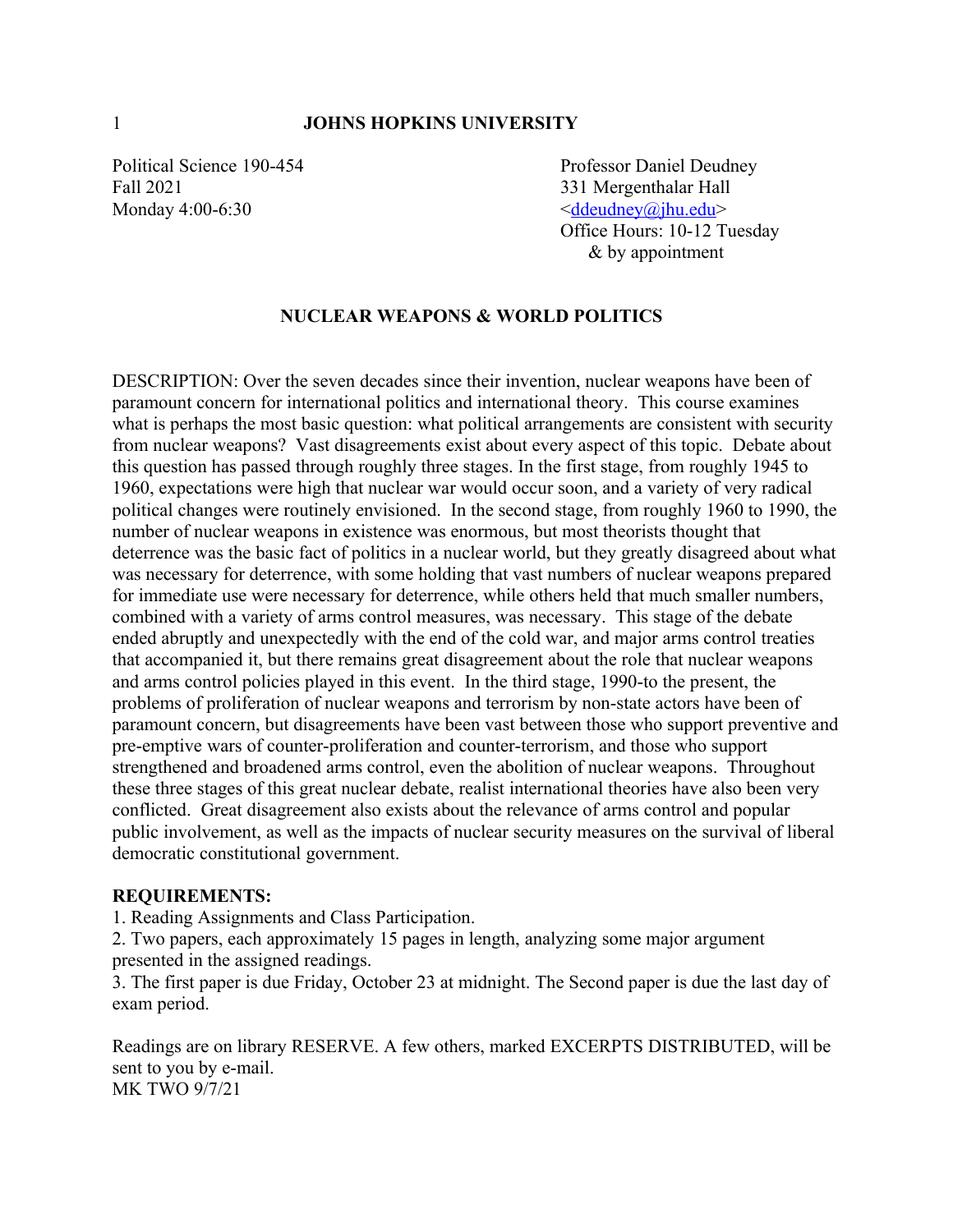#### **1. INTRODUCTION**

Daniel Deudney, "The Great Debate: The Nuclear-Political Question and World Orders," in William Wohlforth and Alexandra Gheciu, eds., *The Oxford Handbook on International Security* (Oxford University Press, 2018), pp.334-349. [15 pgs] RESERVE

Steven E. Miller, "A Nuclear World Transformed: the Rise of Multilateral Disorder," *Daedalus*, spring 2020, 149(2), pp.18-36. [18 pgs] RESERVE

Andrew Krepinevich, Jr., "The Eroding Balance of Terror: The Decline of Deterrence," *Foreign Affairs*, Jan/Feb 2019, pp.62-74 [12 pgs] RESERVE

## **2. NUCLEAR TECHNOLOGY, WEAPONS & WAR**

Jonathan Schell, *The Fate of the Earth* (Knopf, 1982). [about 5300 words] EXCERPTS DISTRIBUTED

"Nuclear Science, Technology, Weapons & War" Power Point Text & Images DISTRIBUTED

Colin N. Water, et al., "Can Nuclear Weapons Fallout Mark the Beginning of the Anthropocene Epoch?' *Bulletin of the Atomic Scientists*, 7(3), 2015, pp.46-57. [11 pgs] RESERVE

Matthew Connelly, et al, "'General, I Have Fought Just as Many Nuclear Wars as You Have:'" Forecasts, Future Scenarios, and the Politics of Armageddon,'" *American Historical Review*, 117(5), December 2102, pp.1431-1460. [29 pgs] RESERVE

#### **PART I: THE GREAT DEBATE, 1945-1990**

#### **3. NUCLEAR ONE WORLDISM**

John Herz, "The Rise and Demise of the Territorial State," *World Politics*, 1957, pp.473-493. [20 pgs] RESERVE

Daniel Deudney, "Anticipations of World Nuclear Government," ch.9, *Bounding Power*  (Princeton, 2007), pp.244-264. [20 pgs] RESERVE

Daniel Deudney, "Going Critical: Toward a Modified Nuclear One Worldism," *Journal of International Political Theory*, 2019, 15(3), pp.367-385. [18 pgs] RESERVE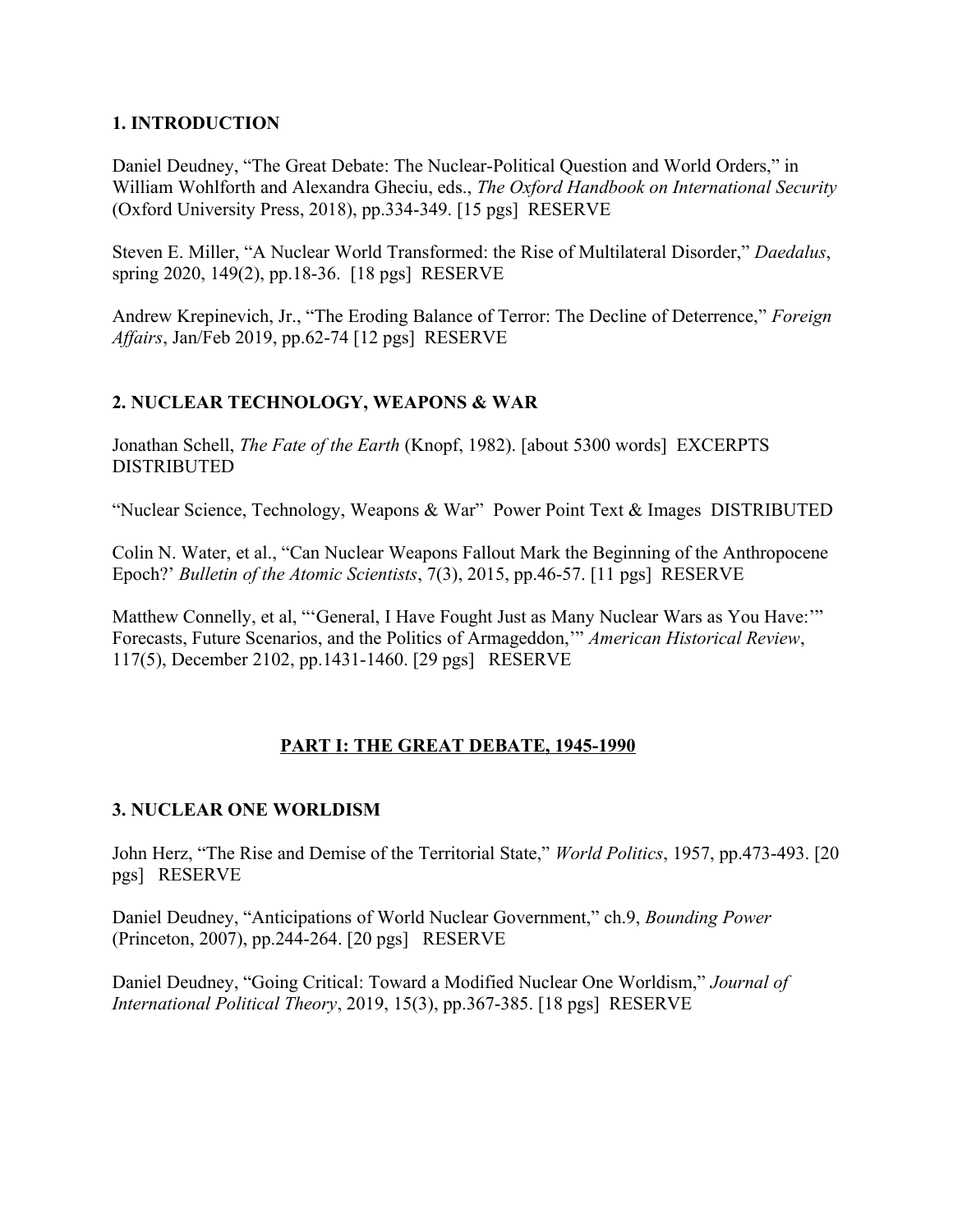#### **4. WAR STRATEGISM**

Colin Gray, *The Geopolitics of the Nuclear Era: Heartlands, Rimlands, and the Technological Revolution* (New York: Crane, Russak, 1977) [76 pgs] RESERVE

Colin Gray, "Nuclear Strategy: The Case for a Theory of Victory," *International Security*, 4(1), summer 1979, pp.54-87. [33 pgs] RESERVE

Kier A. Lieber and Daryl G. Press, "The End of MAD? The Nuclear Dimension of U.S. Primacy," *International Security*, 30(4), spring 2006, pp.7-44. [37 pgs] RESERVE

## **5. DETERRENCE & NUCLEAR REVOLUTION THEORY**

Brendan Rittenhouse Green, ch.1 & 2, "the Nuclear Revolution Revisited" and "The Delicacy of the Nuclear Balance," *The Revolution that Failed: Nuclear Competition, Arms Control and the Cold War* (Cambridge University Press, 2020), pp. 9-47. [38 pgs] RESERVE

Kenneth Waltz, "Nuclear Myths and Political Realities," *American Political Science Review*, 84(3), September 1990, pp.731-44. [13 pgs] RESERVE

James R. Holmes, "Sea Changes: The Future of Nuclear Deterrence," *Bulletin of the Atomic Scientists*, 72(4), 2016, pp.228-233. [5 pgs] RESERVE

#### **6. ARMS CONTROL & DISARMAMENT**

Richard L. Russell, "The Nuclear Peace Fallacy: How Deterrence Can Fail," *Journal of Strategic Studies*, 26(1), March 2003, pp.136-155. [19 pgs] RESERVE

Benoit Pelopidas, "The Unbearable Lightness of Luck: Three Sources of Overconfidence in the Controllability of Nuclear Crises," *European Journal of International Security*, 2017, 2(2), pp.240-262. [22 pgs] RESERVE

Harold Feiveson, et al, Part I "Staged Reductions and De-Alerting of Nuclear Forces," *The Nuclear Turning Point: A Blueprint for Deep Cuts and De-Altering of Nuclear Weapons*  (Brookings, 1999), pp.3-30. [27 pgs] RESERVE

Patricia Lewis, Heather Williams, Benoit Pelopidas, and Susan Aglani, *Two Close for Comfort: Cases of Near Nuclear Use and Options for Policy* Chatham House Report (London: Royal Institute of International Affairs, 2014), pp.1-30. [30 pgs] RESERVE

Bruno Tertrais, "'On the Brink' – Really? Revisiting Nuclear Close Calls Since 1945," *The Washington Quarterly*, 40(2), summer 2017, pp.51-66. [15 pgs] RESERVE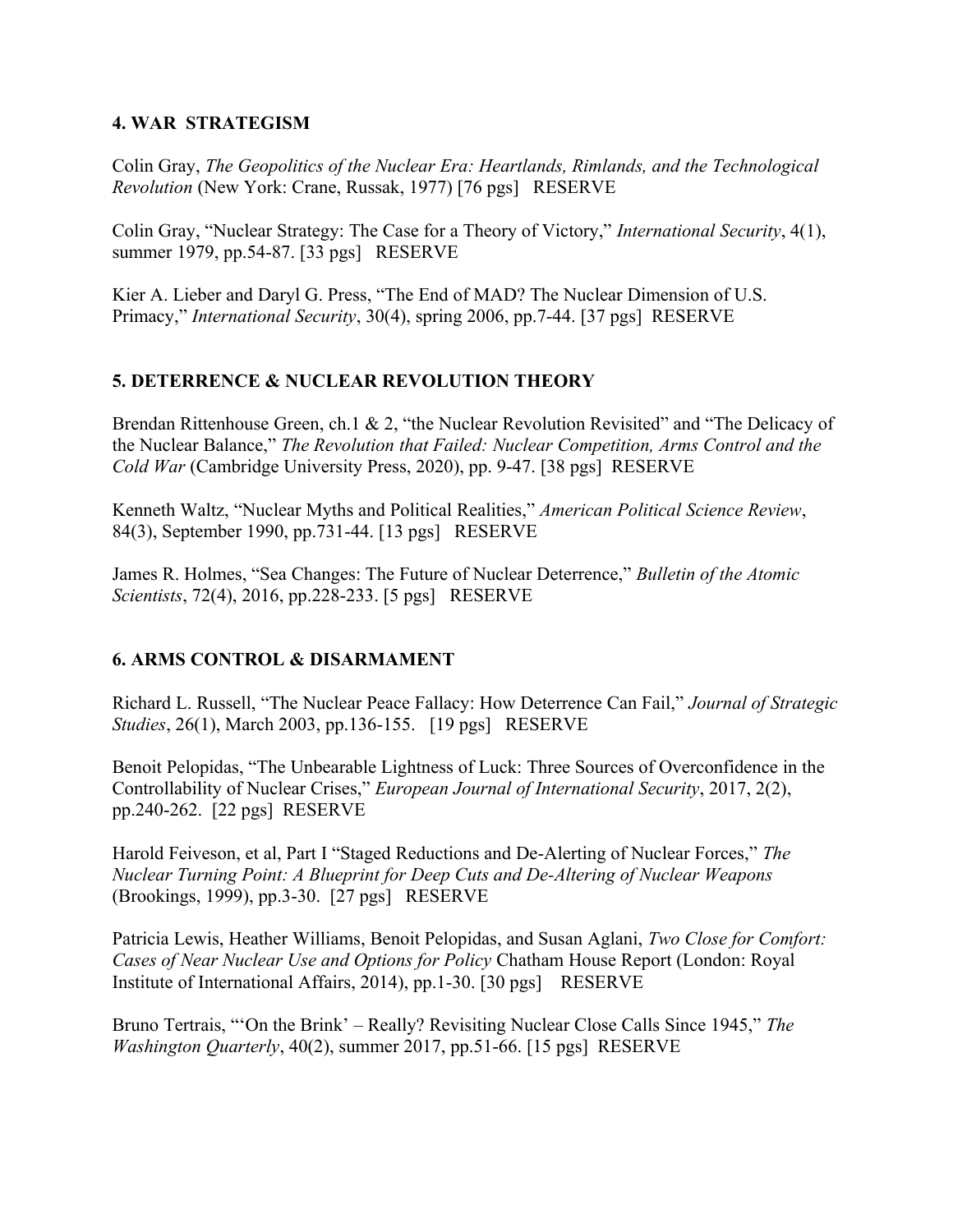Colin Gray, ch.1 "The Magic Kingdom of Arms Control," ch.2 "Weapons and War," and ch.7 "To Bury Arms Control, Not to Praise It," *House of Cards: Why Arms Control Must Fail*  (Cornell University Press, 1992), pp.1-24, 55-69, 179-214 [79 pgs] RESERVE

## **7. NUCLEAR ABOLITION & MODIFIED NUCLEAR ONE WORLDISM**

Jonathan Schell, *The Abolition* (Knopf, 1984). EXCERPTS DISTRIBUTED

Josef Joffe and James W. Davis, "Less than Zero," *Foreign Affairs*, 90(1), Jan/Feb 2011, pp.7- 13. [6 pgs] RESERVE

Alton Frye, "Zero Ballistic Missiles," *Foreign Policy*, fall 1992, pp.3-20 [17 pgs] RESERVE

Beatrice Fihn, "The Logic of Banning Nuclear Weapons," *Survival*, 59(1), February-March 2017, pp.43-50. [7 pgs] RESERVE

Daniel Deudney, "Geopolitics and Change," in Michael Doyle and G. John Ikenberry eds., *New Thinking In International Theory* (Westview, 1997), pp.91-123. [particularly 104-108] [4 pgs] RESERVE

Daniel Deudney, "Geopolitics as Theory: Historical Security Materialism," *European Journal of International Relations*, 6(1), March 2000, pp.77-108. [particularly pp.87-97] [10 pgs] RESERVE

#### **8. NUCLEAR POPULISM & LIBERAL-DEMOCRATIC-CONSTITUTIONAL STATES**

Jeffrey Knopf, "NGOs, Social Movements, and Arms Control," ch.12 in Robert Williams and Paul Viotti, eds., *Arms Control: History, Theory, and Policy* (Praeger/ABC-CLIO, 2012), pp.169-192. [23 pgs] RESERVE

H. Bartholomew Cox, "Raison d'Etat and World Survival: Who Constitutionally Makes Nuclear War?" *The George Washington Law Review*, 57(6), August 1989, pp.1614-1635. [19 pgs] RESERVE

Matthew Randall. "Nuclear Weapons and Intergenerational Exploitation," *Security Studies*, 16(4), Oct-Dec. 2007, pp.525-554. [29 pgs] RESERVE

Daniel Deudney, "Political Fission: State Structure, Civil Society and Nuclear Security Politics in the United States," in Ronnie Lipschutz ed., *On Security* (Columbia University Press, 1995), pp.87-123. [26 pgs] RESERVE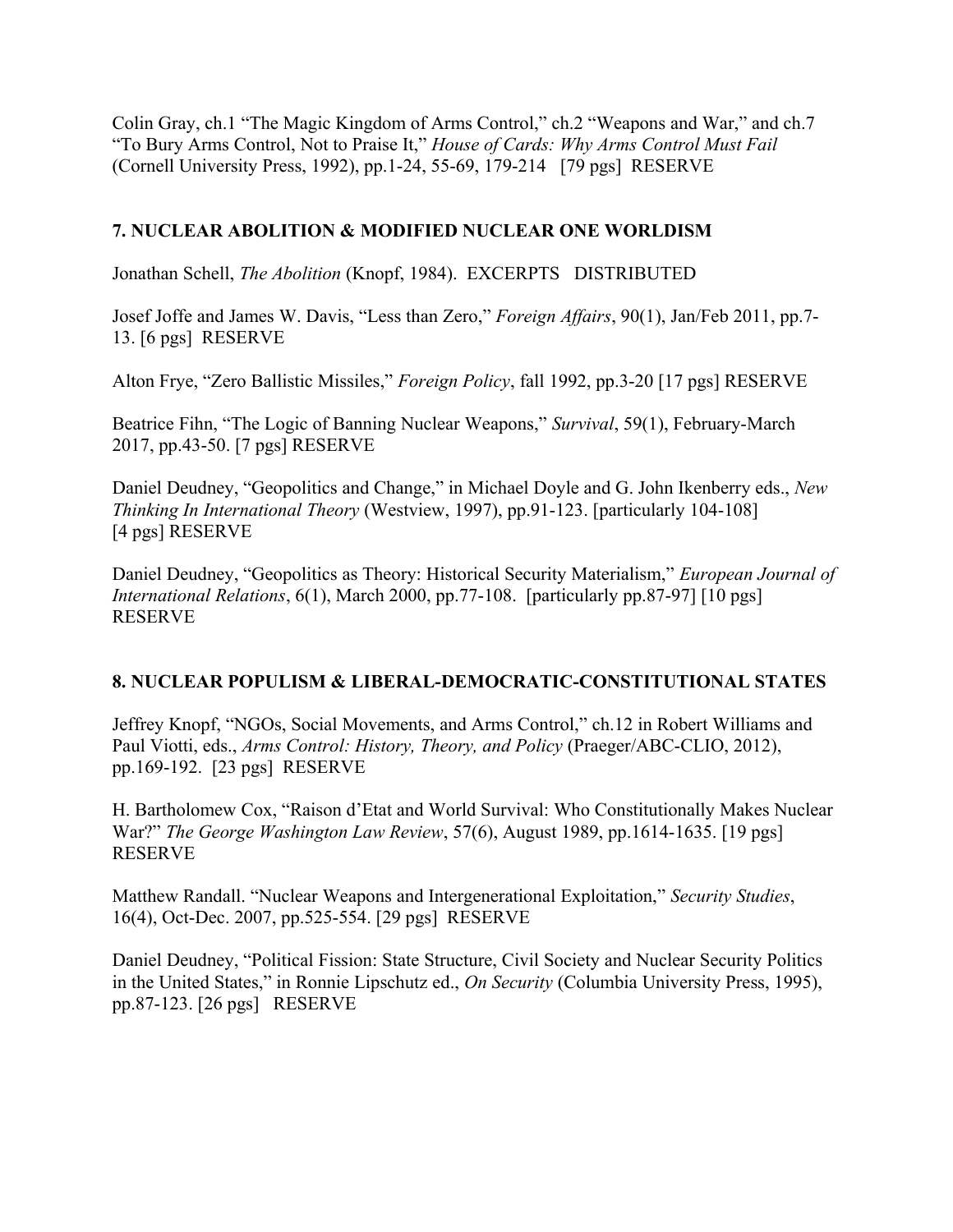#### **9. THE CUBAN MISSILE CRISIS**

Benjamin Schwartz, "The Real Cuban Missile Crisis," *The Atlantic*, Jan/Feb. 2013. [about 3400 words] RESERVE

Martin J. Sherwin, *Gambling with Armageddon: Nuclear Roulette from Hiroshima to the Cuban Missile Crisis* (Knopf, 2020), ch. 1-4, "Reflections on Luck in History," "World War III was about to Begin," "We Will Die, but We Will Sink Them All," "Capt. Vasily Alexandrovich Arkhipov," pp.3-28. [25 pgs] RESERVE

Marc Trachtenberg, "The Influence of Nuclear Weapons in the Cuban Missile Crisis," *International Security*, vol.10, no.1, summer 1985, pp.137-163. [27 pgs] RESERVE

Vladislav M. Zubok, "The Nuclear Education of Khrushchev, 1953-1963, ch. 5, *A Failed Empire: The Soviet Union in the Cold War from Stalin to Gorbachev* (University of North Carolina Press, 2007), pp.123-153. [30 pgs] RESERVE

John Lewis Gaddis, "The Cuban Missile Crisis," ch. 9 *We Now Know: Rethinking Cold War History* (Oxford University Press, 1997), pp.260-281. [21 pgs]. RESERVE

## **10. NUCLEAR WEAPONS & THE END OF THE COLD WAR**

Vladislav M. Zubok, "Gorbachev and the End of Soviet Power," ch. 10, and "Epilogue," *A Failed Empire: The Soviet Union in the Cold War from Stalin to Gorbachev (University Press of* North Carolina, 2007), pp.303-344. [41 pgs] RESERVE

William C. Wohlforth, "Realism and the End of the Cold War," *International Security*, 19(3), winter 1994/95, pp.91-129. [38 pgs] RESERVE

Daniel Deudney and G. John Ikenberry, "Pushing and Pulling: The Western System, Nuclear Weapons, and the End of the Cold War," *International Politics*, July/September 2011, pp.496- 554. [48 pgs] RESERVE

#### **PART II: THE GREAT DEBATE, 1990-2015**

#### **11. PROLIFERATION, COUNTER-PROLIFERATION & NUCLEAR MULTIPOLARITY**

Richard K. Betts, "Paranoids, Pygmies, Pariahs and Nonproliferation," *Foreign Policy*, no.26, 1977, pp.157-183. [26 pgs] RESERVE

Scott D. Sagan, "Why Do States Build Nuclear Weapons? Three Models in Search of a Bomb" *International Security*, 21(3), winter 1996/7, pp.54-86. [30 pgs] RESERVE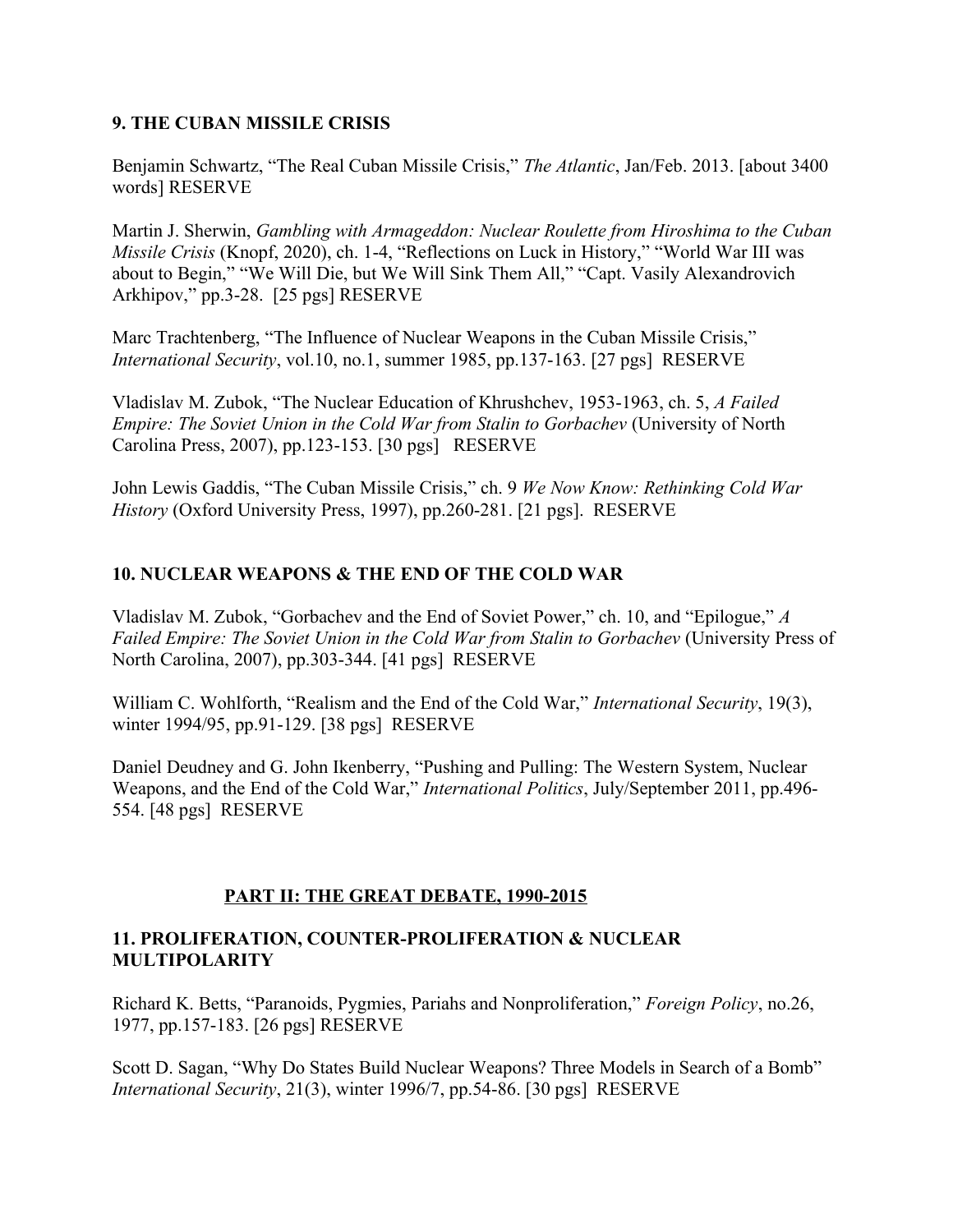Derek D. Smith "Deterrence and Counterproliferation in an Age of Weapons of Mass Destruction," *Security Studies*, 12(4), summer 2003, pp. 152-197. [45 pgs] RESERVE

Matthew Kroenig, "Time to Attack Iran," *Foreign Affairs*, Jan-Feb. 2012, 91(1), pp.76-86 [10 pgs] RESERVE

John J. Mearsheimer, "Iran Is Rushing to Build a Nuclear Weapon – and Trump Can't Stop It," *The New York Times*, July 1, 2019, [5 pgs] RESERVE

James R. Holmes and Toshi Yoshihara, "Thinking the Unthinkable: Tokyo's Nuclear Option," ch.7 in Toshi Yoshihara and James R. Holmes, eds., *Strategy in the Second Nuclear Age: Power, Ambition, and the Ultimate Weapon* (Georgetown University Press, 2012), pp.115-132 [17 pgs] RESERVE

## **12. BALLISTIC MISSILE DEFENSE, GLOBAL STRIKE & SPACE WEAPONS**

Barry Posen, "Command of the Commons: The Military Foundations of U.S. Hegemony," *International Security*, 28, summer 2003. [40 pgs] RESERVE

Richard L. Garwin, "A Defense That Will Not Defend," in Lennon, ed., *Contemporary Nuclear Debates* (MIT, 2003), pp.29-47. [18 pgs] RESERVE

Thomas G. Roberts, "Why a Space-Based Missile Interceptor System is Not Viable," Bulletin of the Atomic Scientists, 74(4), 2018, pp.238-242. [4 pgs] RESERVE

George Lewis and Frank von Hippel, "Limitation on Ballistic Missile Defense – Past and Possibly Future," Bulletin of the Atomic Scientists, 74(4), 2018, pp.199-209. [10 pgs] RESERVE

Laura Grego, "US Ground-based Midcourse Missile Defense: Expensive and Unreliable," Bulletin of the Atomic Scientists, 74(4), 2018, pp.220-226. [6 pgs] RESERVE

Kier A. Lieber and Daryl G. Press, "The New Era of Counterforce: Technological Change and the Future of Deterrence," *International Security*, 41(4), spring 2017, pp.9-49. [40 pgs] RESERVE

Karl P. Mueller, "Totem and Taboo: Depolarizing the Space Weapons Debate," *Astropolitics*, 1(1), spring 2003, pp.4-28 [24 pgs] RESERVE

Erik Gatzke and Jon R. Lindsay, "Thermonuclear Cyberwar," *Journal of Cybersecurity*, Feb 2017, pp.1-12. [11 pgs] RESERVE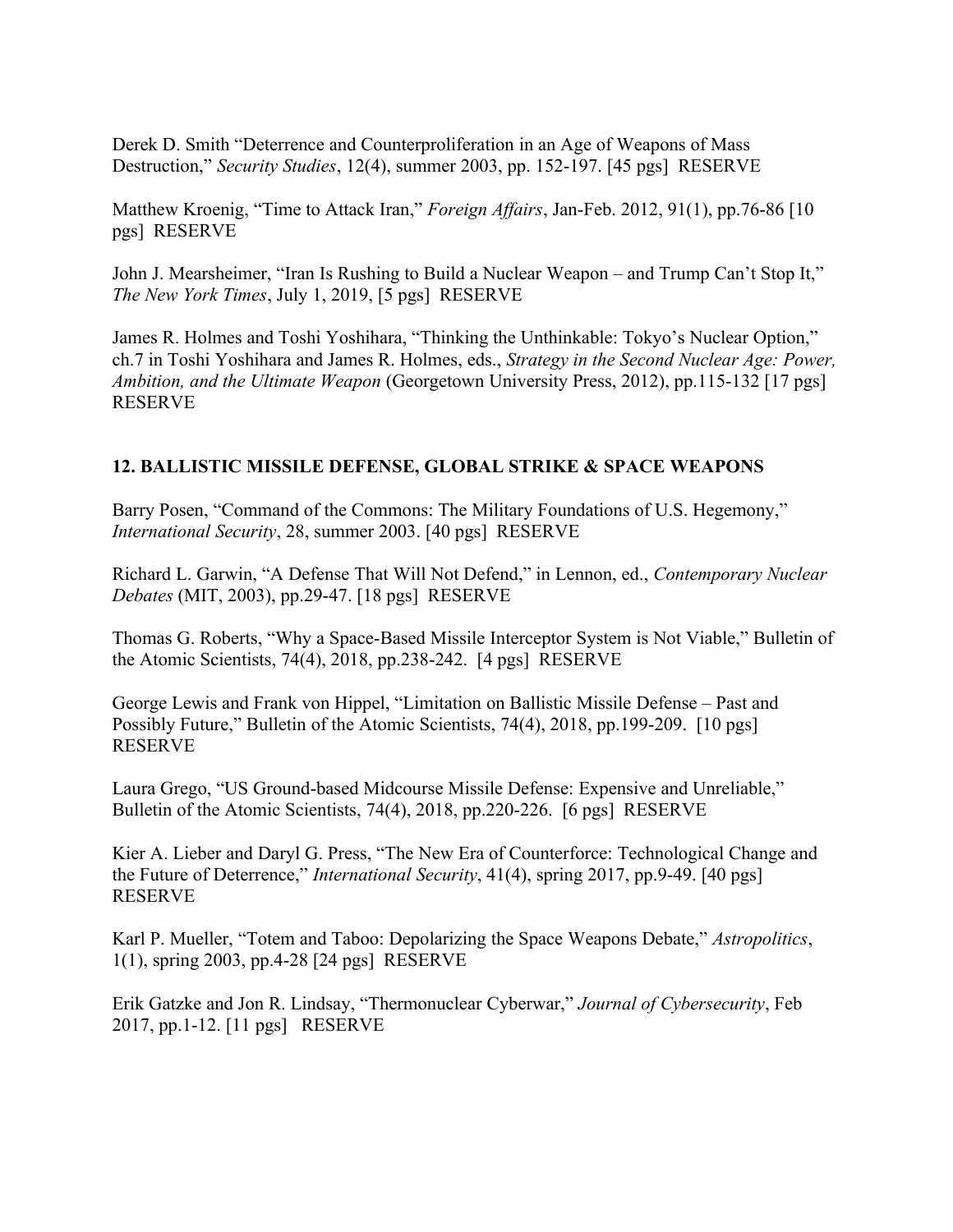#### **13. WMD TERRORISM, NON-STATE ACTORS & LDC STATES**

Richard Betts, "The Soft Underbelly of American Primacy: Tactical Advantages of Terror," *Political Science Quarterly*, 2002, pp.19-36 [17 pgs] RESERVE

Gary Ackerman and William C. Potter, "Catastrophic Nuclear Terrorism as a Preventable Act," ch. 19, in Nick Bostrom and Milan M. Cirkovic, eds., *Global Catastrophic Risks* (Oxford University Press, 2008), pp.402-422. [40 pgs] RESERVE

Daniel Deudney, "Omniviolence, Arms Control and Limited Government," in Stephen Macedo and Jeffrey Tulis, eds., *The Limits of Constitutionalism* (Princeton University Press, 2010), pp.297-316. [25 pgs] RESERVE

Kim Lane Scheppele, "The Migration of Anti-Constitutional Ideas: The Post-9/11 Globalization of Public Law and the International State of Emergency," in Sujit Choudhry, ed., *The Migration of Constitutional Ideas* (New York: Cambridge University Press, 2006), pp.347-373. [26 pgs]. RESERVE

## **EXTRA READING:**

## **2. NUCLEAR TECHNOLOGY, WEAPONS & WAR**

Lawrence Badash, *A Nuclear Winter's Tale: Science and Politics in the 1980s* (MIT Press, 2009)

Geoffrey L. Herrera, *Technology and International Transformation: The Railroad, the Atom Bomb, and the Politics of Technological Change* (SUNY, 2006) [206 pgs]

Kier A. Lieber, *War and the Engineers: The Primacy of Politics over Technology* (Cornell University Press, 2005).

John Mueller, *Atomic Obsession: Nuclear Alarmism from Hiroshima to Al-Qaeda* (Oxford University Press, 2009).

#### **3. NUCLEAR ONE WORLDISM**

John Herz, *International Politics in the Atomic Age* (Columbia University Press, 1959).

Campbell Craig, *Glimmer of a New Leviathan: Total War in the Realism of Neibuhr, Morgenthau, and Waltz* (Columbia University Press, 2003). [173 pgs]

Rens van Munster and Casper Sylvest, *Nuclear Realism: Global Political Thought during the Thermonuclear Revolution* (Routledge, 2017).

James Burnham, *The Struggle for the World* (John Day, 1947).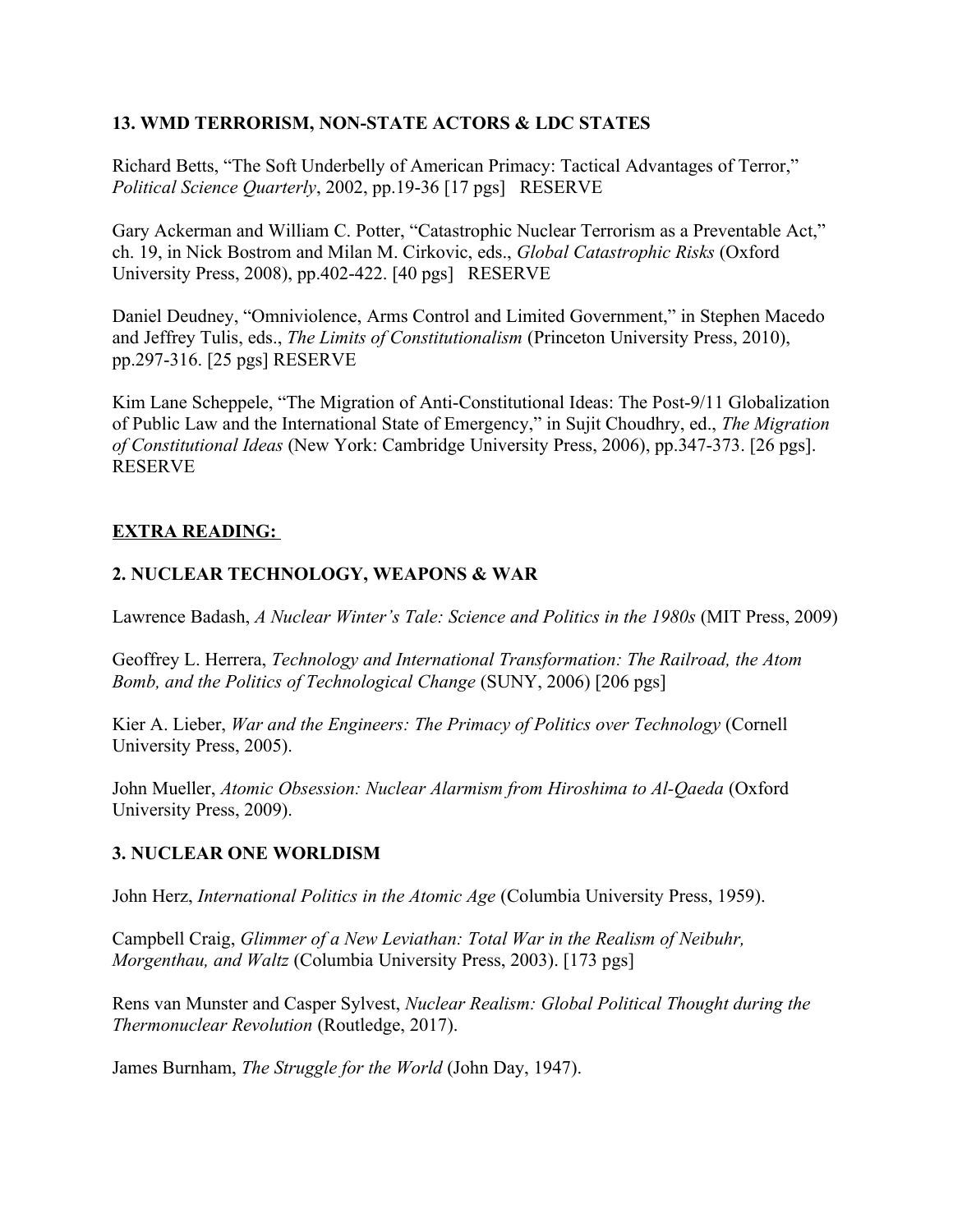George Quester, *Nuclear Monopoly* (Transaction, 2000).

Wesley T. Wooley, *Alternatives to Anarchy: American Supranationalism since World War II* (University of Indiana Press, 1988)

Paul Boyer, *By the Bombs Early Light: American Thought and Culture at the Dawn of the Atomic Age* (Pantheon, 1985).

#### **4. WAR STRATEGISM**

Todd S. Sechser and Matthew Fuhrman, *Nuclear Weapons and Coercive Diplomacy* (Cambridge University Press, 2017).

Brad Roberts, *The Case for U.S. Nuclear Weapons in the Twenty-First Century* (Stanford University Press, 2016).

Richard Ned Lebow, *Nuclear Crisis Management: A Dangerous Illusion* (Cornell University Press, 1987).

Edward Kaplan, *To Kill Nations: American Strategy in the Air-Atomic Age and the Rise of Mutually Assured Destruction* (Cornell University Press, 2015). xx

David F. Krugler, *This Is Only a Test: How Washington D.C. Prepared for Nuclear War* (Palgrave/Macmillan, 2006), pp.264.

George Quester, *Nuclear First Strike: Consequences of a Broken Taboo* (Johns Hopkins University Press, 2006)

#### **5. DETERRENCE & NUCLEAR REVOLUTION THEORY**

John Mueller, *Retreat from Doomsday: The Obsolescence of Major War* (Basic Books, 1989).

Avery Goldstein, *Deterrence and Security in the 21st century: China, Britain, and Enduring Legacy of the Nuclear Revolution* (Stanford University Press, 2000).

Nina Tannenwald, *The Nuclear Taboo: The United States and the Non-Use of Nuclear Weapons since 1945* (Cambridge University Press, 2007).

Bruce Blair, *Strategic Command and Control: Redefining the Nuclear Threat* (Brookings, 1985).

Francis J. Gavin, *Nuclear Statecraft: History and Strategy in America's Atomic Age* (Cornell University Press, 2012).

#### **6. ARMS CONTROL & DISARMAMENT**

Bruce G. Blair, *The Logic of Accidental Nuclear War* (Brookings,1993).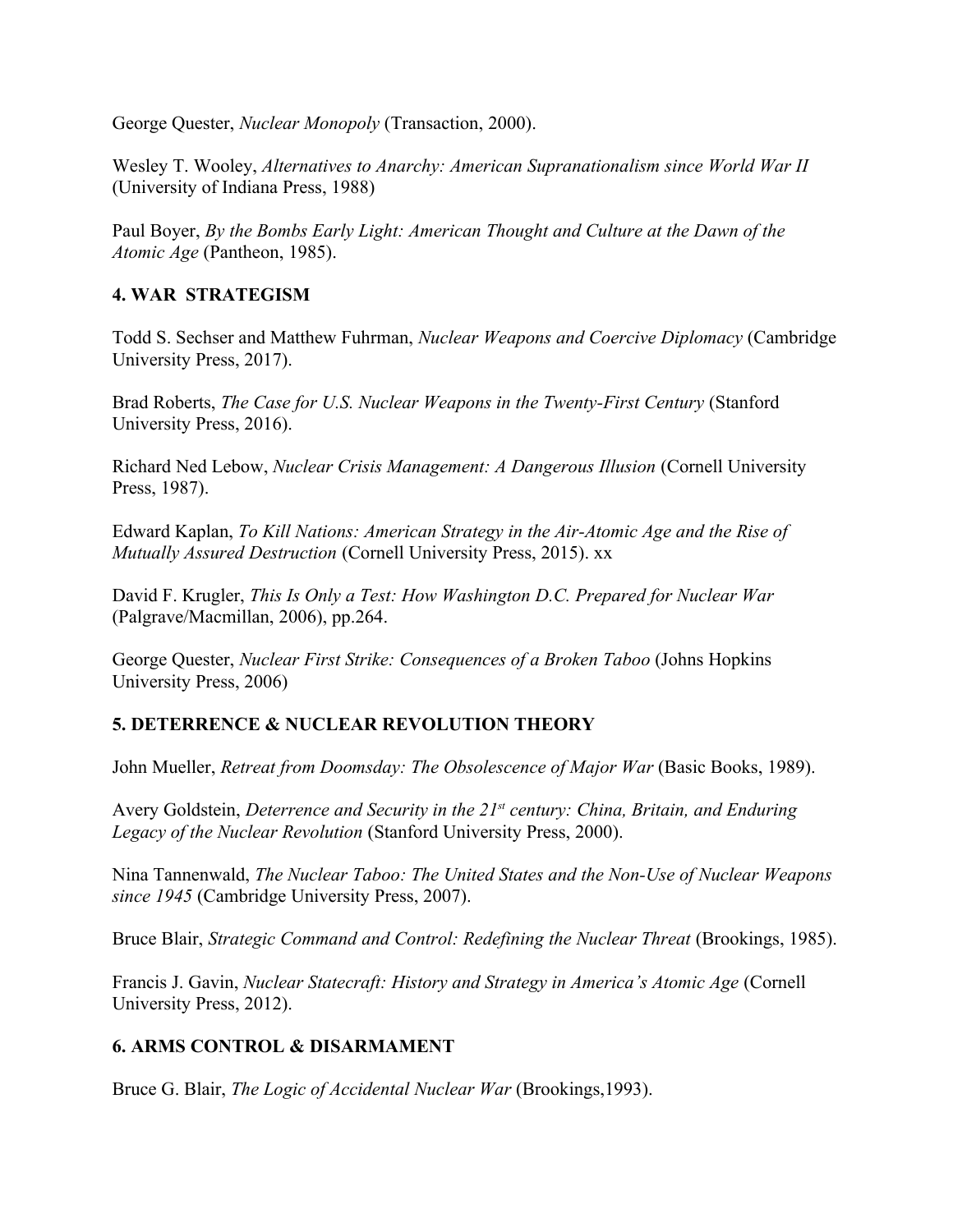Scott Sagan, *The Limits of Safety: Organizations, Accidents and Nuclear Weapons* (Princeton University Press, 1993).

Thomas Schelling and Morton Halperin, *Strategy and Arms Control* (The Twentieth Century Fund, 1961), (re-issued 1985, with new introduction).

Hedley Bull, *The Control of the Arms Race* (London: Weidenfeld & Nicolson, 1961).

Michael A. Levi and Michael E. O'Hanlon, *The Future of Arms Control* (Brookings, 2005).

# **7. NUCLEAR ABOLITION & MODIFIED NUCLEAR ONE WORLDISM**

Harold A. Feiveson, Alexander Glaser, Zia Mian, and Frank von Hippel, *Unmaking the Bomb: A Fissile Material Approach to Nuclear Disarmament and Nonproliferation* (MIT Press, 2014).

Philip Taubman, *The Partnership: Five Cold Warriors and their Quest to Ban the Bomb*  (Harper/Collins, 2012).

# **8. NUCLEAR POPULISM & LIBERAL-DEMOCRATIC-CONSTITUTIONAL STATES**

Jeffrey W. Knopf, *Domestic Society and International Cooperation: The Impact of Protest on US Arms Control Policy* (Cambridge University Press, 1998).

Joseph Masco, *Theater of Operations: National Security Affect from the Cold War to the War on Terrorism* (Duke University Press, 2104).

Elaine Scarry, *Thermonuclear Monarchy: Choosing between Democracy and Doom* (Norton, 2013).

Peter Douglas Feaver, *Guarding the Guardians: Civilian Control of Nuclear Weapons in the United States* (Cornell University Press, 1992).

Lawrence S. Wittner, *Confronting the Bomb: A Short History of the World Disarmament Movement* (Stanford University Press, 2009).

Garry Wills, *Bomb Power: The Modern Presidency and the National Security State* (Penguin, 2010).

## **9. THE CUBAN MISSILE CRISIS**

Norman Polmar and John D. Gresham, *DEFCOM-2: Standing on the Brink of Nuclear War during the Cuban Missile Crisis* (Wiley, 2006).

James G. Blight, *The Shattered Crystal Ball: Fear and Learning in the Cuban Missile Crisis* (Rowman & Littlefield, 1992).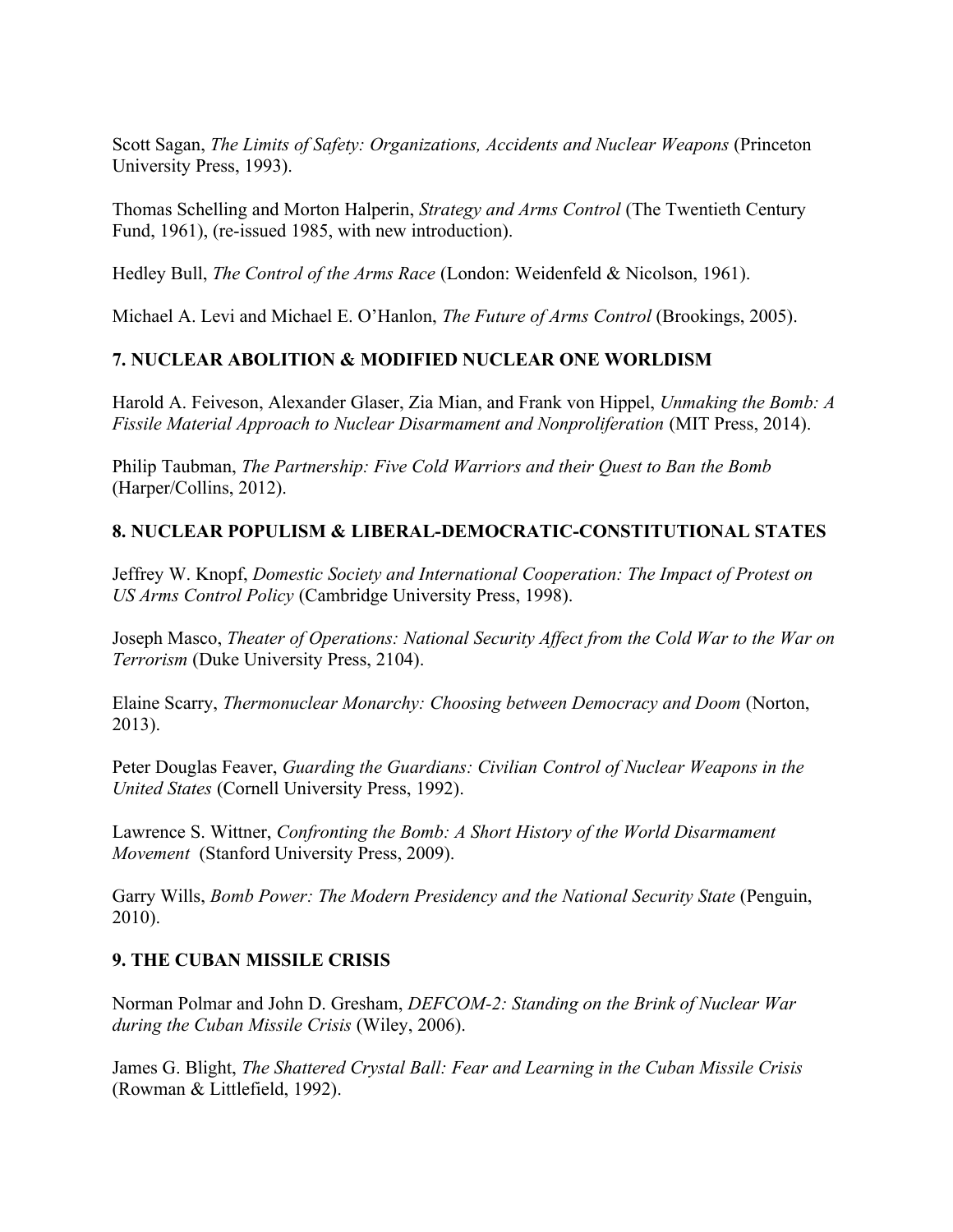Sheldon M. Stern, *The Cuban Missile Crisis in American Memory: Myth versus Reality* (Stanford University Press, 2012).

Sheldon M. Stern, *Averting the 'Final Failure': John F. Kennedy and the Secret Cuban Missile Crisis Meetings* (Stanford University Press, 2003).

Sheldon M. Stern, *The Week the World Stood Still: Inside the Secret Cuban Missile Crisis* (Stanford University Press, 2005).

Timothy Naftali and Alexandr Fursenko, *One Hell of a Gamble: Khrushchev, Castro, and Kennedy* (Norton, 1997).

## **10. NUCLEAR WEAPONS & THE END OF THE COLD WAR**

Paul Lettow, *Ronald Reagan and His Quest to Abolish Nuclear Weapons* (Random House, 2005).

James Mann, *The Rebellion of Ronald Reagan: A History of the End of the Cold War* (Viking, 2009).

Matthew Evangelista, *Unarmed Forces: The Transnational Movement to End the Cold War*  (Cornell University Press, 1999).

Stephen Shenfield, *The Nuclear Predicament: Explorations in Soviet Ideology* (Routledge & Kegan Paul, 1987).

David Hoffman, *The Dead Hand*: *The Untold Story of the Cold War and Its Dangerous Legacy*  ( Doubleday, 2009).

Sigfried S. Hecker, ed., *Doomed to Cooperate: How American and Russian Scientists Joined Forces to Avert Some of the Greatest Post-Cold War Nuclear Dangers* (Bathtub Row Press, 2015. [pp.976]

#### **11. PROLIFERATION, COUNTER-PROLIFERATION & NUCLEAR MULTIPOLARITY**

Scott D. Sagan and Kenneth Waltz, *The Spread of Nuclear Weapons: A Debate*, second edition, (New York: Norton, 2007).

Shampa Biswas, *Nuclear Desire: Power and the Postcolonial Nuclear Order* (University of Minnesota Press, 2014).

Jacques E.C. Hymans, *The Psychology of Nuclear Proliferation: Identity, Emotions, and Foreign Policy* (Cambridge University Press, 2006).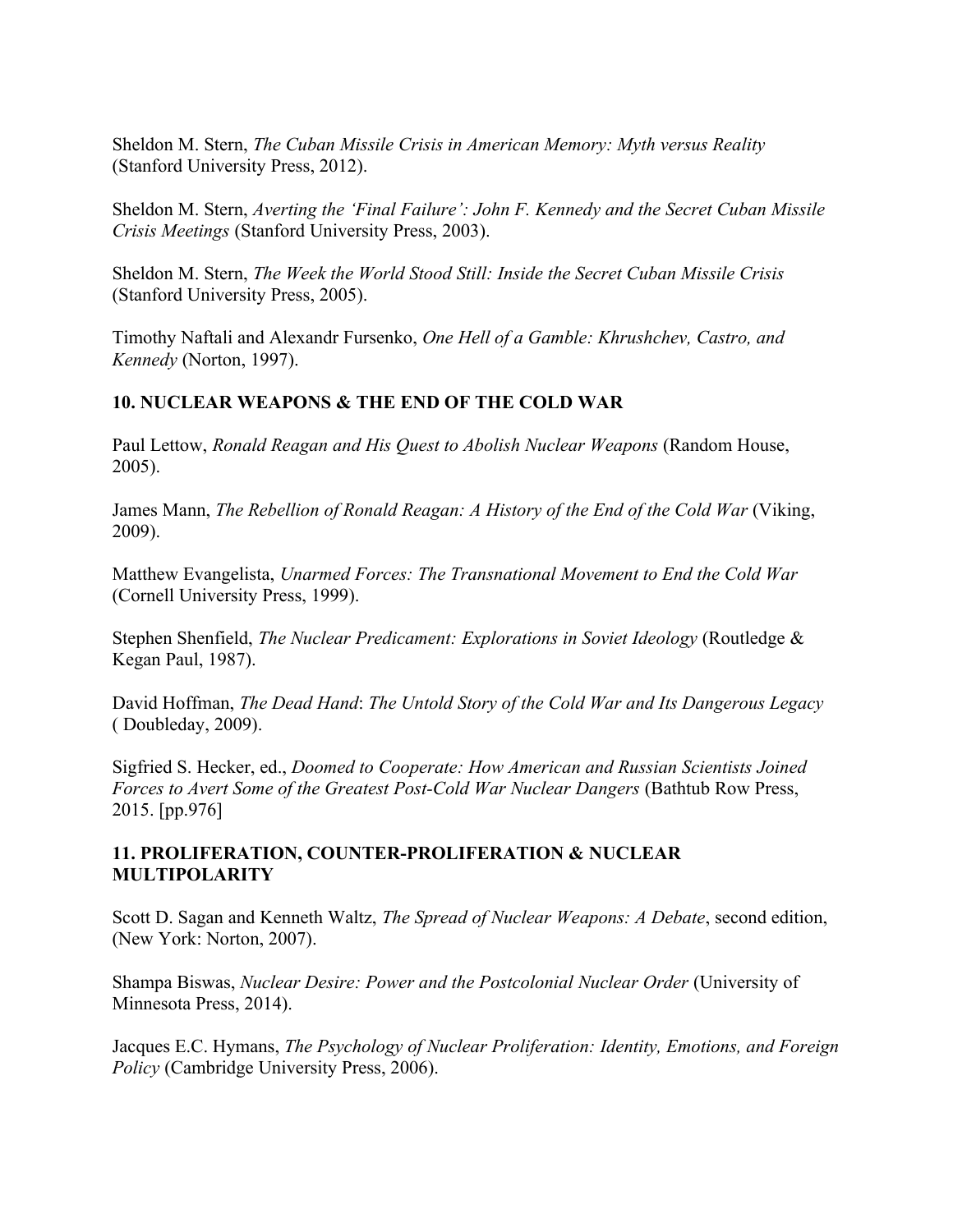Etel Solingen, *Nuclear Logics: Contrasting Paths in East Asia and the Middle East* (Princeton, 2007). [299 pgs]

Alexandre Debs and Nuno P. Monteiro, *Nuclear Politics: The Strategic Causes of Proliferation*  (Cambridge University Press, 2017).

Paul Bracken, *The Second Nuclear Age: Strategy, Danger, and the New Power Politics* (New York: St. Martin's Press, 2012).

Richard Rhodes, *The Twilight of the Bombs: Recent Challenges, New Dangers, and the Prospect for a World without Nuclear Weapons* (Knopf, 2010).

## **12. BALLISTIC MISSILE DEFENSE, GLOBAL STRIKE & SPACE WEAPONS**

Colin S. Gray, *The Second Nuclear Age* (Lynne Reiner, 1999).

Keith B. Payne, *The Fallacies of Cold War Deterrence and a New Direction* (The University Press of Kentucky, 2001).

Ernest J. Yanarella, *The Missile Defense Controversy: Technology in Search of a Mission* (University Press of Kentucky, 2002).

Everett C. Dolman, *Astropolitik: Classical Geopolitics in the Space Age* (Frank Cass, 2002).

James Clay Moltz, *The Politics of Space Security: Strategic Restraint and the Pursuit of National Interests* (Stanford University Press, 2009).

#### **13. WMD TERRORISM, NON-STATE ACTORS & LDC STATES**

Charles D. Ferguson and William C. Potter, *The Four Faces of Nuclear Terrorism* (Routledge, 2006). [333 pgs]

Matthew Carr, *The Infernal Machine: A History of Terrorism from the Assassination of Tsar Alexander II to Al-Qaeda* (New Press, 2006).

Richard L. Garwin and Georges Charpak, *Megawatts and Megatons: The Future of Nuclear Power and Nuclear Weapons* (University of Chicago, 2003).

Francis Flannery, *Understanding Apocalyptic Terrorism: Countering the Radical Mindset* (Routledge, 2016).

John Mueller, *Overblown: How Politicians and the Terrorism Industry Inflate National Security Threats and Why We Believe Them* (Free Press, 2006). Benjamin E. Schwartz, *Right of Boom: The Aftermath of Nuclear Terrorism* (Overlook Press, 2015).